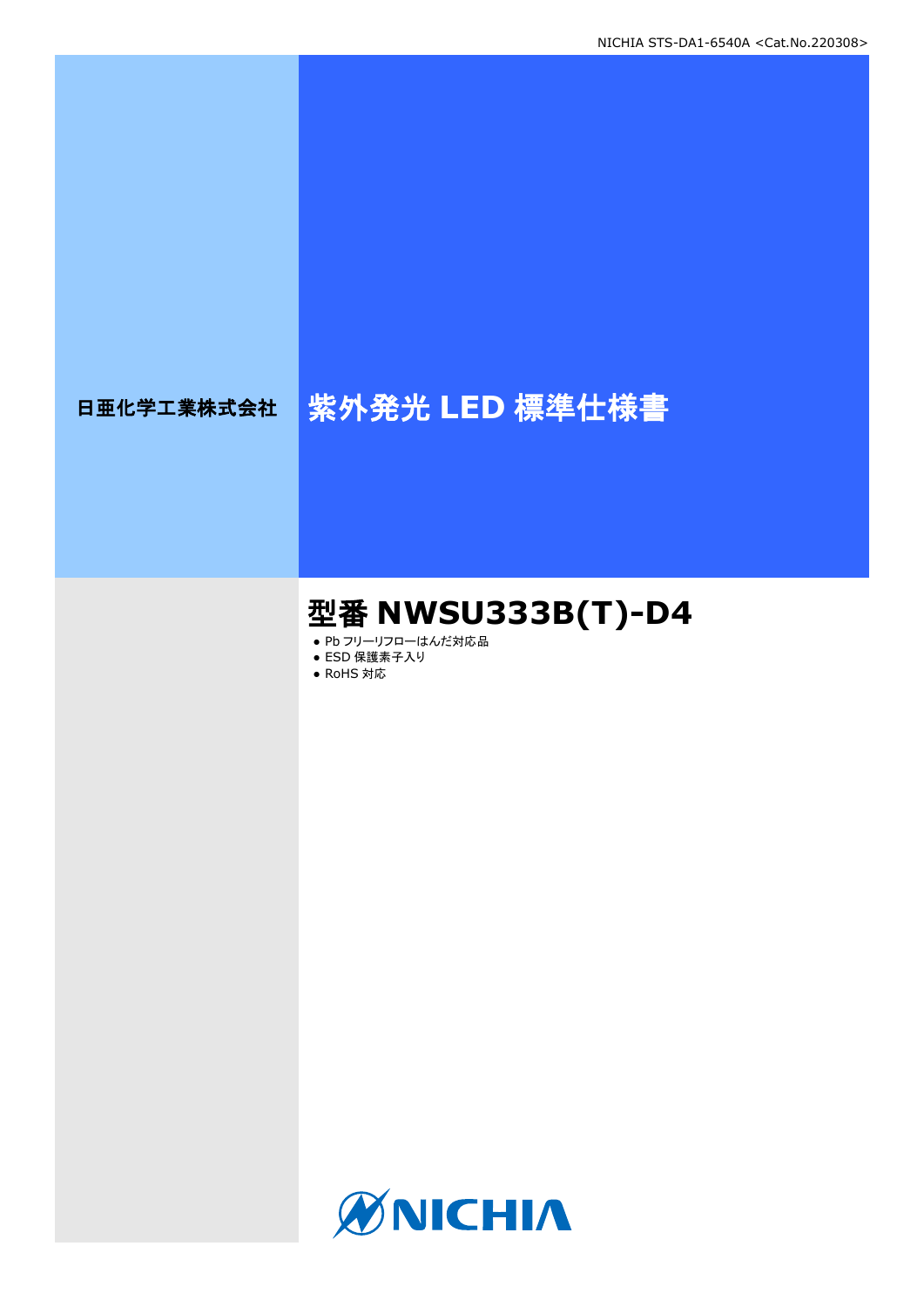### 規格

### (1) 絶対最大定格

| 項目        | 記号                 | 最大定格           | 単位 |
|-----------|--------------------|----------------|----|
| 順電流       | IF                 | 4500           | mA |
| パルス順電流    | $I_{FP}$           | 6000           | mA |
| 逆方向許容電流   | $I_{R}$            | 85             | mA |
| 許容損失      | $P_D$              | 19.6           | W  |
| 動作温度      | $T_{\mathsf{opr}}$ | $-10\nu 85$    | °C |
| 保存温度      | $T_{\rm stq}$      | $-40 \sim 100$ | °C |
| ジャンクション温度 |                    | 100            | °C |

\* T<sub>S</sub>=25°C での値です。

\* IFP条件は、パルス幅 10ms 以下、デューティー比は 10%以下です。

#### (2) 特性

| 項目       | 記号                         | 条件             | 標準   | 最大                       | 単位   |
|----------|----------------------------|----------------|------|--------------------------|------|
| 順電圧      | VF                         | $I_F = 3500mA$ | 3.85 | -                        |      |
| 放射束      | $\Phi_{\rm e}$             | $I_F = 3500mA$ | 4900 | -                        | mW   |
| ピーク波長    | Λp                         | $I_F = 3500mA$ | 367  | -                        | nm   |
| スペクトル半値幅 | Δλ                         | $I_F = 3500mA$ | 9.0  | $\overline{\phantom{a}}$ | nm   |
| 熱抵抗      | $R_{\theta}$ <sub>15</sub> | ۰              | 1.68 | 2.08                     | °C/W |

\* Ts=25°C での値です。

\* 放射束は、CIE 127:2007 に準拠した国家標準校正値と整合をとっています。

\* 熱抵抗 RθJSは、ダイスから TS測定ポイントまでの熱抵抗を表します。

\* 本製品は LED の諸特性が安定する定格電流の 10%以上でご使用されることを推奨します。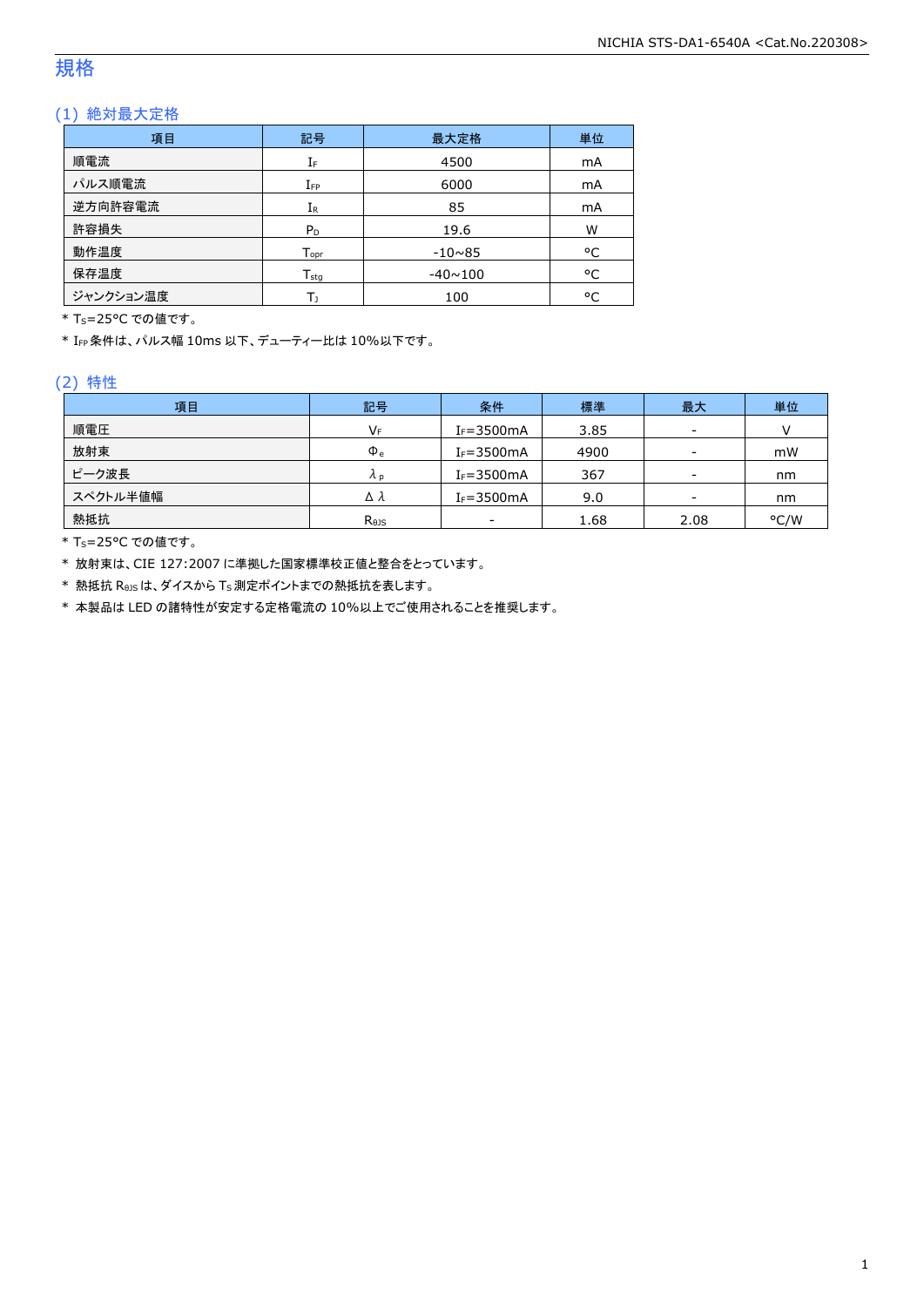## ランク分け

| 項目    | ランク    | 最小   | 最大   | 単位 |  |
|-------|--------|------|------|----|--|
|       | H1     | 4.0  | 4.2  | v  |  |
| 順電圧   | М      | 3.6  | 4.0  |    |  |
|       | P17d22 | 5790 | 6310 |    |  |
| 放射束   | P17d21 | 5310 | 5790 |    |  |
|       | P16d22 | 4870 | 5310 | mW |  |
|       | P16d21 | 4470 | 4870 |    |  |
|       | P15d22 | 4100 | 4470 |    |  |
|       | P15d21 | 3760 | 4100 |    |  |
| ピーク波長 | U365   | 360  | 370  | nm |  |

\* Ts=25°C での値です。

\* 順電圧は±0.05V の公差があります。

\* 放射束は±6%の公差があります。

\* ピーク波長は±3nm の公差があります。

\* 1 注文単位に対して上記のランクを納入します。又、その納入比率は問わないものとします。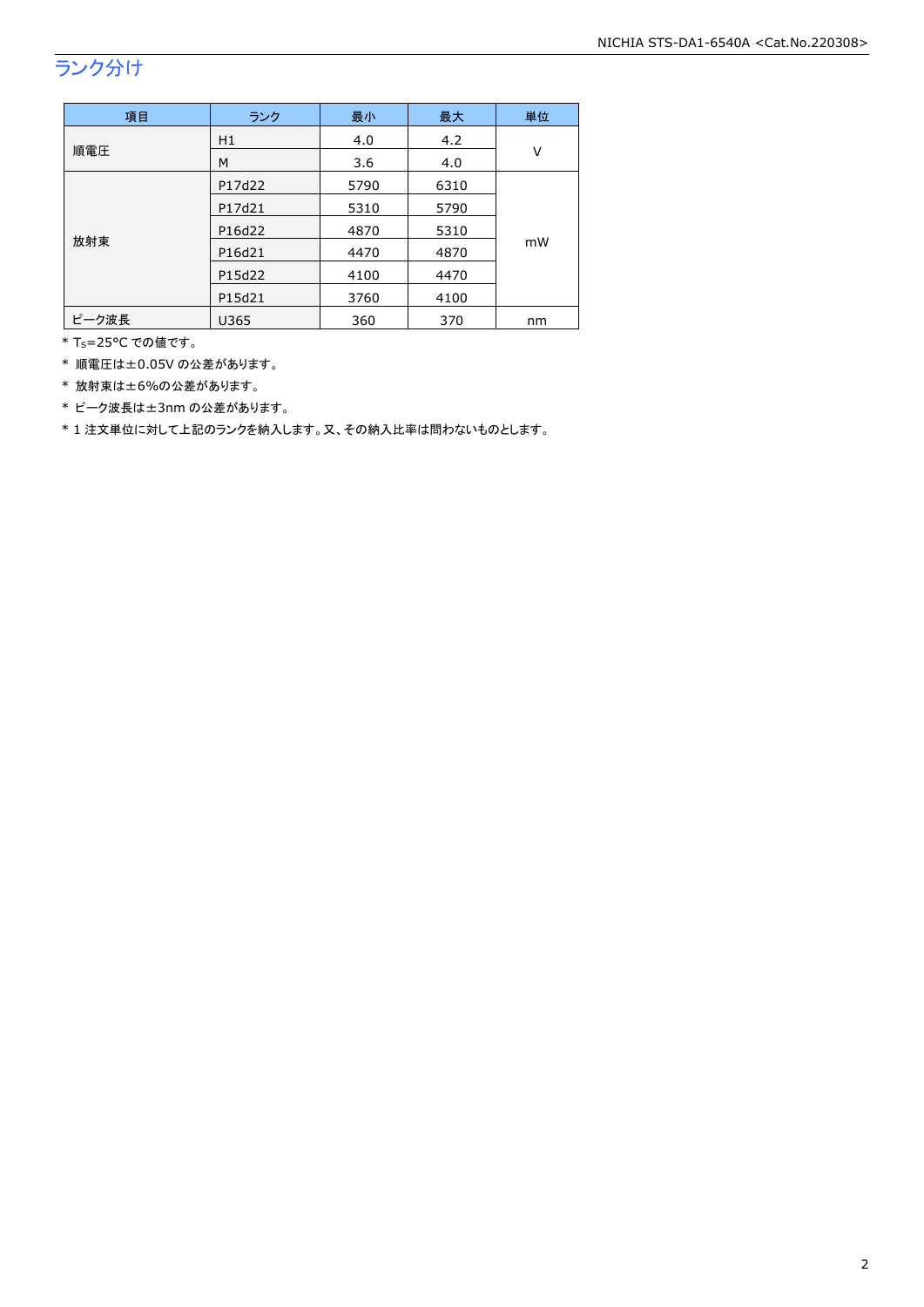### 外形寸法

- This product complies with RoHS Directive. 本製品はRoHS指令に適合しております。 \*
- The dimension(s) in parentheses are for reference purposes. 括弧で囲まれた寸法は参考値です。 \*

Part No. NWSU333B-D4

No. STS-DA7-18679<br>(単位 Unit: mm,公差 Tolerance: ±0.2)









| 項目 Item                   | 内容 Description    |
|---------------------------|-------------------|
| パッケージ材質                   | セラミックス            |
| Package Materials         | Ceramics          |
| 接着剤材質                     | シリコーン             |
| <b>Adhesive Materials</b> | Silicone Adhesive |
| レンズ材質                     | 硬質ガラス             |
| Lens Materials            | Hard Glass        |
| 電極材質                      | 余メッキ              |
| Electrodes Materials      | Au-plated         |
| ダイヒートシンク材質                | 金メッキ              |
| Die Heat Sink Materials   | Au-plated         |
| 質量<br>Weight              | 0.36q(TYP)        |

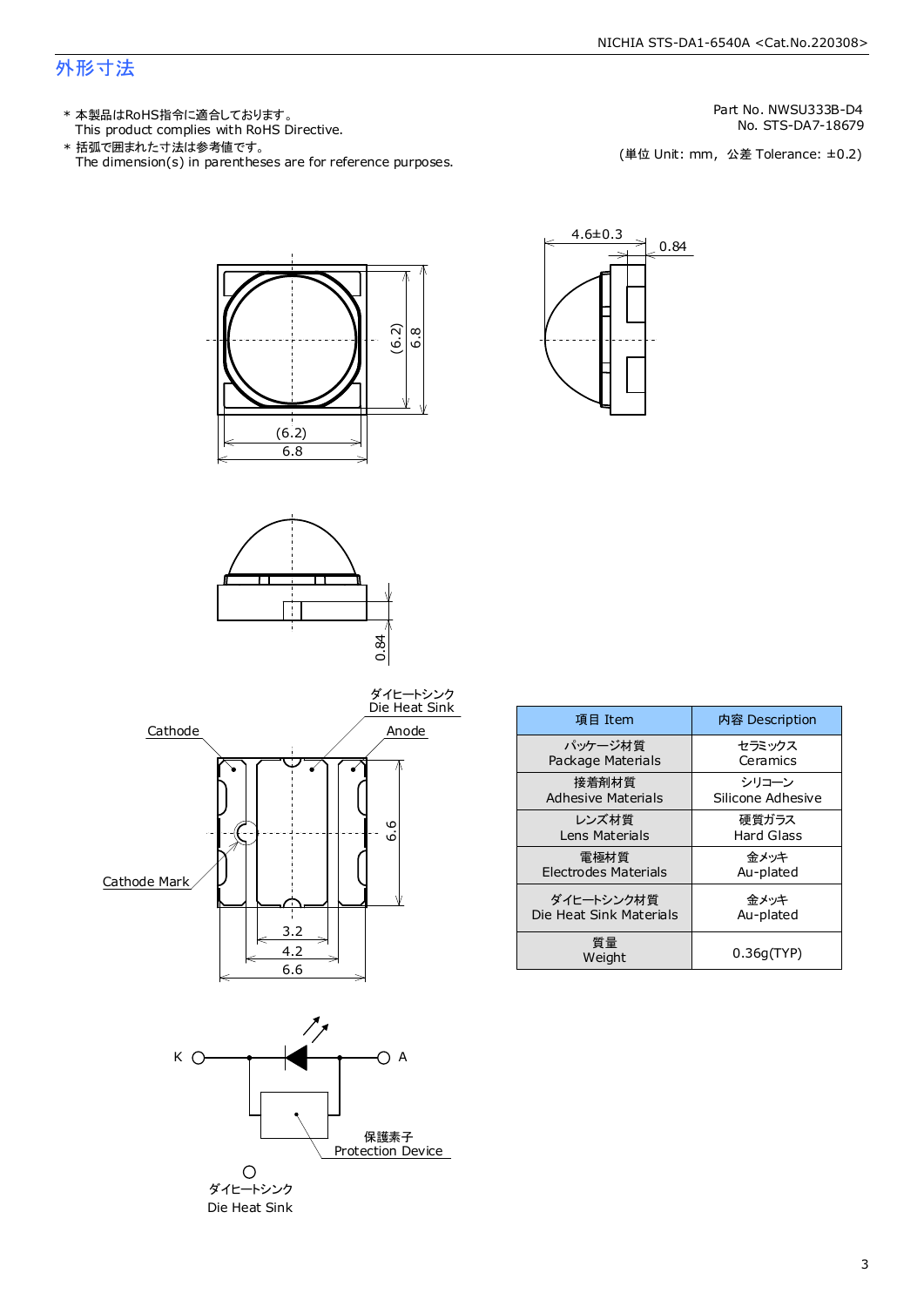### はんだ付け

● リフロー推奨条件(Pb フリーはんだ使用時)



● 推奨取り付けパターン



(単位 Unit: mm)

- \* 本製品は、リフロー対応品です。ディップはんだ、手はんだについては保証できません。
- \* リフローはんだは 2 回までとして下さい。
- \* ピーク温度からの冷却温度勾配が緩やかになるように配慮し、LED へ過剰な応力がかからないよう事前検証を十分行って下さい。
- \* 大気リフローの場合、リフロー時の熱や雰囲気の影響により、光学的劣化を起こすことがあります。リフローに際しては、窒素リフローを推奨します。 また、自動実装機を使用する場合は、レンズ部に直接作用を及ぼさないような吸着ノズルをお使い下さい。

推奨実装条件:

専用ノズルを推奨します。(下図ノズル図面参照)

 \* 推奨条件以外で実装を行った場合、断線が起こり 不灯の原因になることがあります。



(単位 Unit: mm)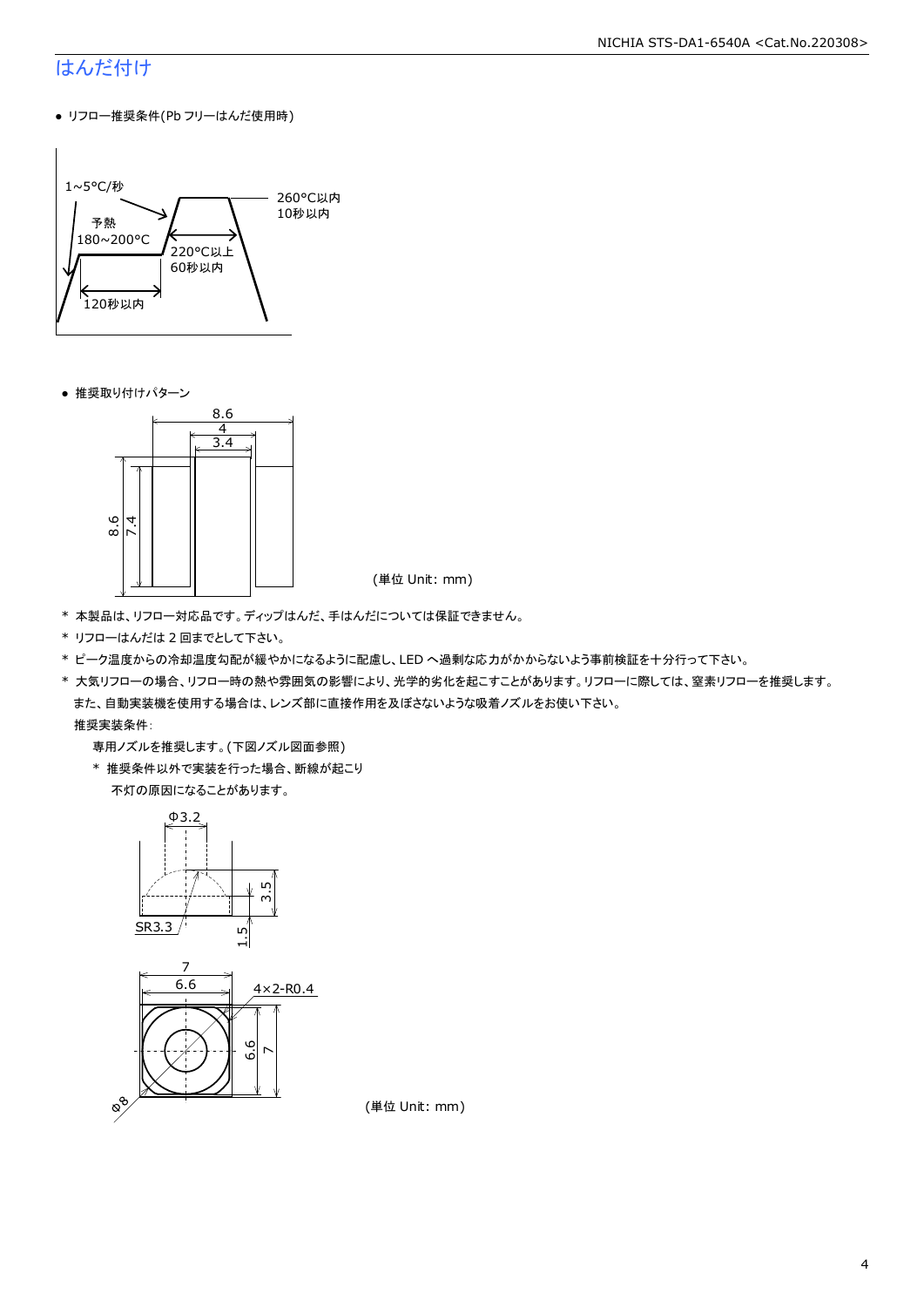- \* 本製品は、レンズに過度な力が加わると傷、欠け、割れ、脱落等が発生する恐れがあります。レンズの端を吸着すると欠け、割れ発生の原因になります。 最大荷重 5N 以下
- \* 基本的にはんだの取り付け後の修正は行わないで下さい。やむをえず修正する場合は、事前に修正による特性の劣化のなきことを確認の上行って下さ い。
- \* ダイヒートシンク部をはんだ実装して下さい。やむをえずできない場合は、熱伝導性の良い接着剤を使用して下さい。
- \* はんだ付け時、加熱された状態で LED にストレスを加えないで下さい。
- \* 実装機を使用する場合は、本製品にあった吸着ノズルを選定下さい。
- \* あくまで推奨ランドは LED を問題無く取り付けられるランドサイズとなっています。高密度実装などで実装精度が必要となる場合は、それに適したランド形 状を検討下さい。
- \* フラックスを使用する場合はノンハロゲンタイプを推奨します。また LED に直接フラックスがかかるような工程設計は行わないで下さい。
- \* 取り付けパターンに対して、はんだ種類及びはんだ塗布量が問題ないことを事前に確認して下さい。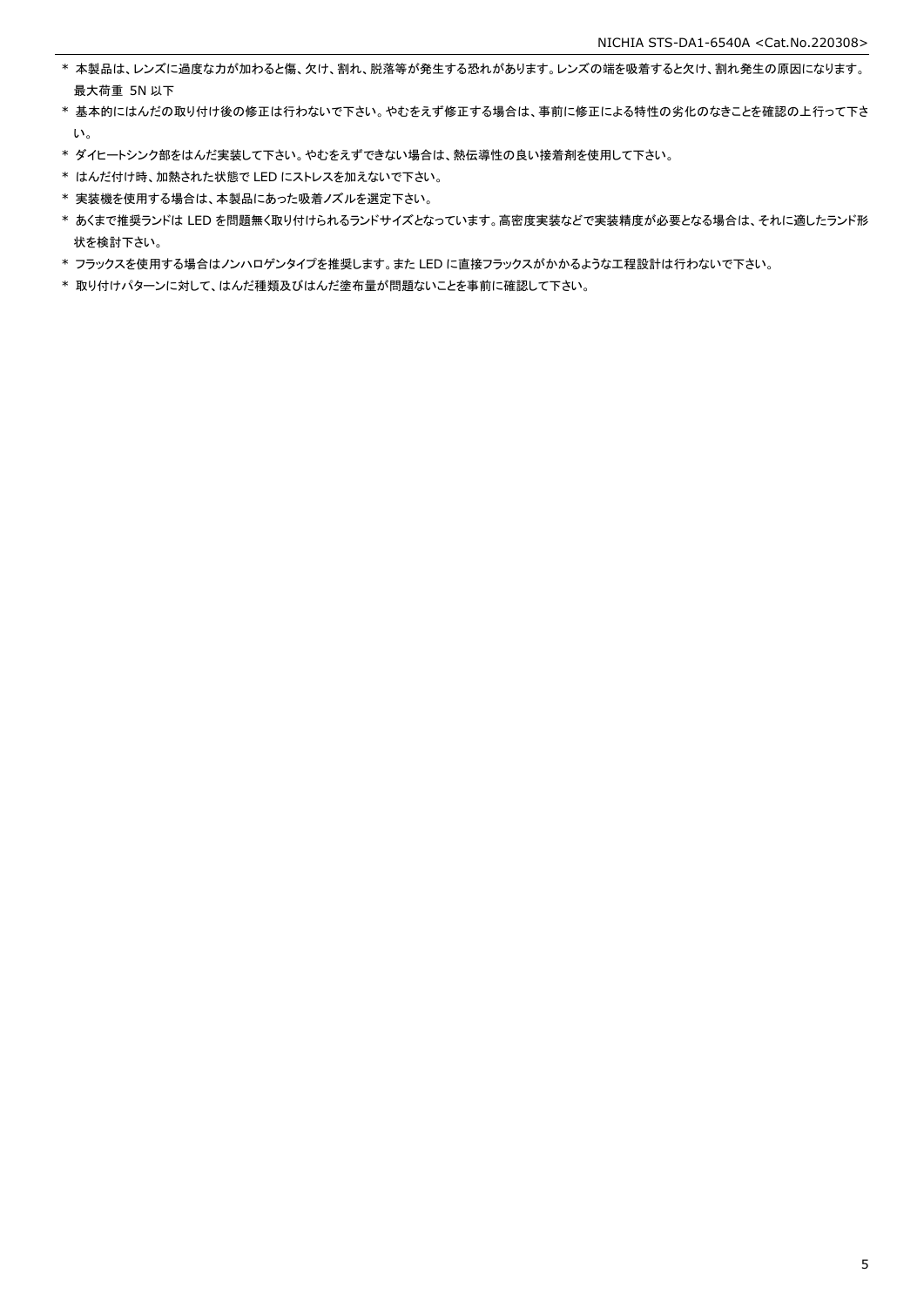### 梱包仕様



- Products shipped in anti-static *IC packs* are packed in a moisture-proof bag. They are shipped in cardboard boxes to protect them from external forces during transportation. 本製品はICパックに入れたのち、輸送の衝撃から保護するためダンボールで梱包します。 \*
- Do not drop or expose the box to external forces as it may damage the products. 取り扱いに際して、落下させたり、強い衝撃を与えたりしますと、製品を損傷させる原因になりますので注意して下さい。 \*
- Do not expose to water. The box is not water-resistant. \*
- ダンボールには防水加工がされておりませんので、梱包箱が水に濡れないよう注意して下さい。
- Using the original package material or equivalent in transit is recommended. 輸送、運搬に際して弊社よりの梱包状態あるいは同等の梱包を行って下さい。 \*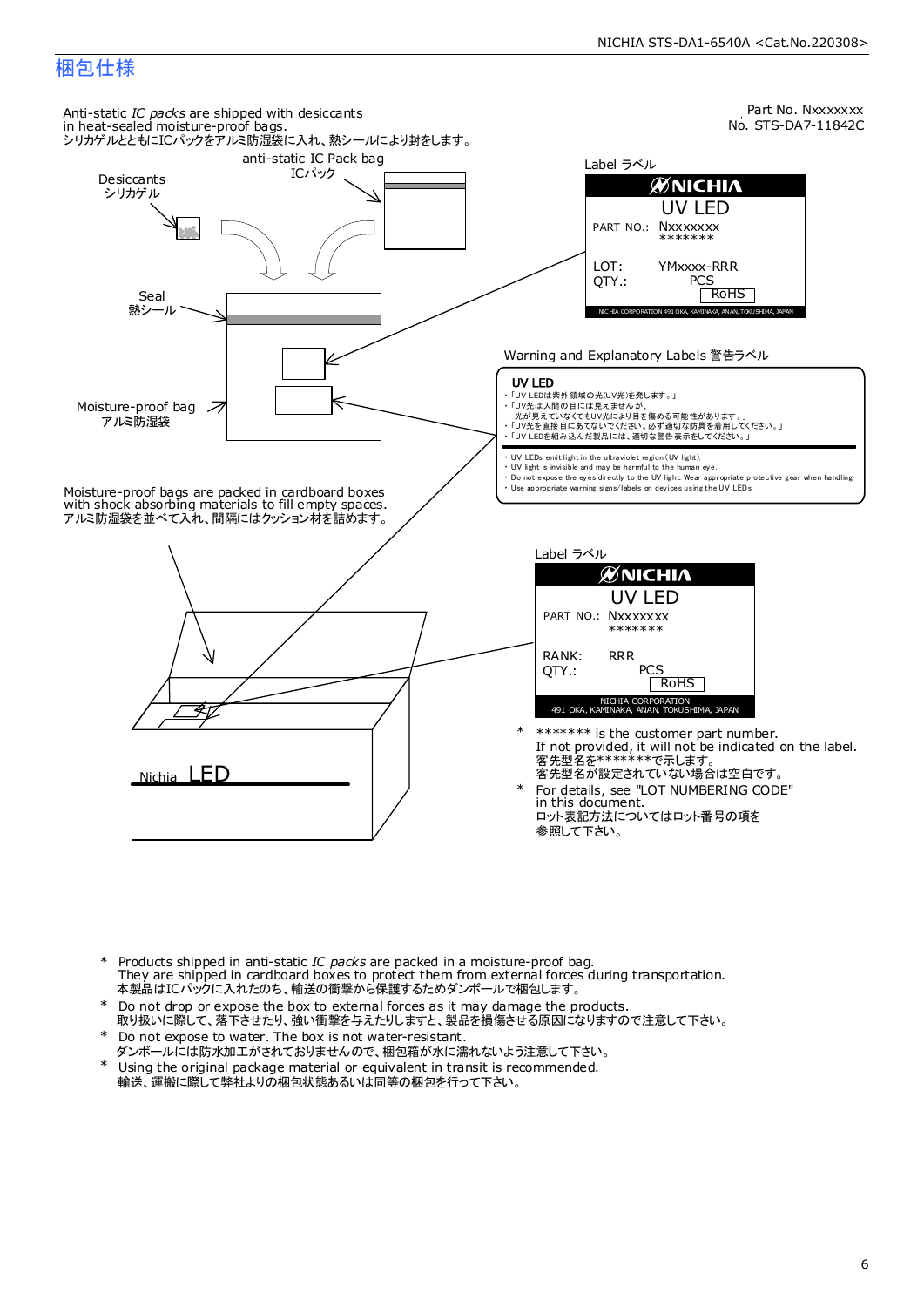### テーピング仕様



リール部 Reel



- \* 数量は1リールにつき 250個入りです。 Reel Size: 250pcs
- \* 実装作業の中断などでエンボスキャリアテープをリールに巻き取る場合、 エンボスキャリアテープを強く(10N以上)締めないで下さい。 LEDがカバーテープに貼り付く可能性があります。 When the tape is rewound due to work interruptions, no more than 10N should be applied to the embossed carrier tape. The LEDs may stick to the top cover tape.
- \* JIS C 0806電子部品テーピングに準拠しています。 The tape packing method complies with JIS C 0806 (Packaging of Electronic Components on Continuous Tapes).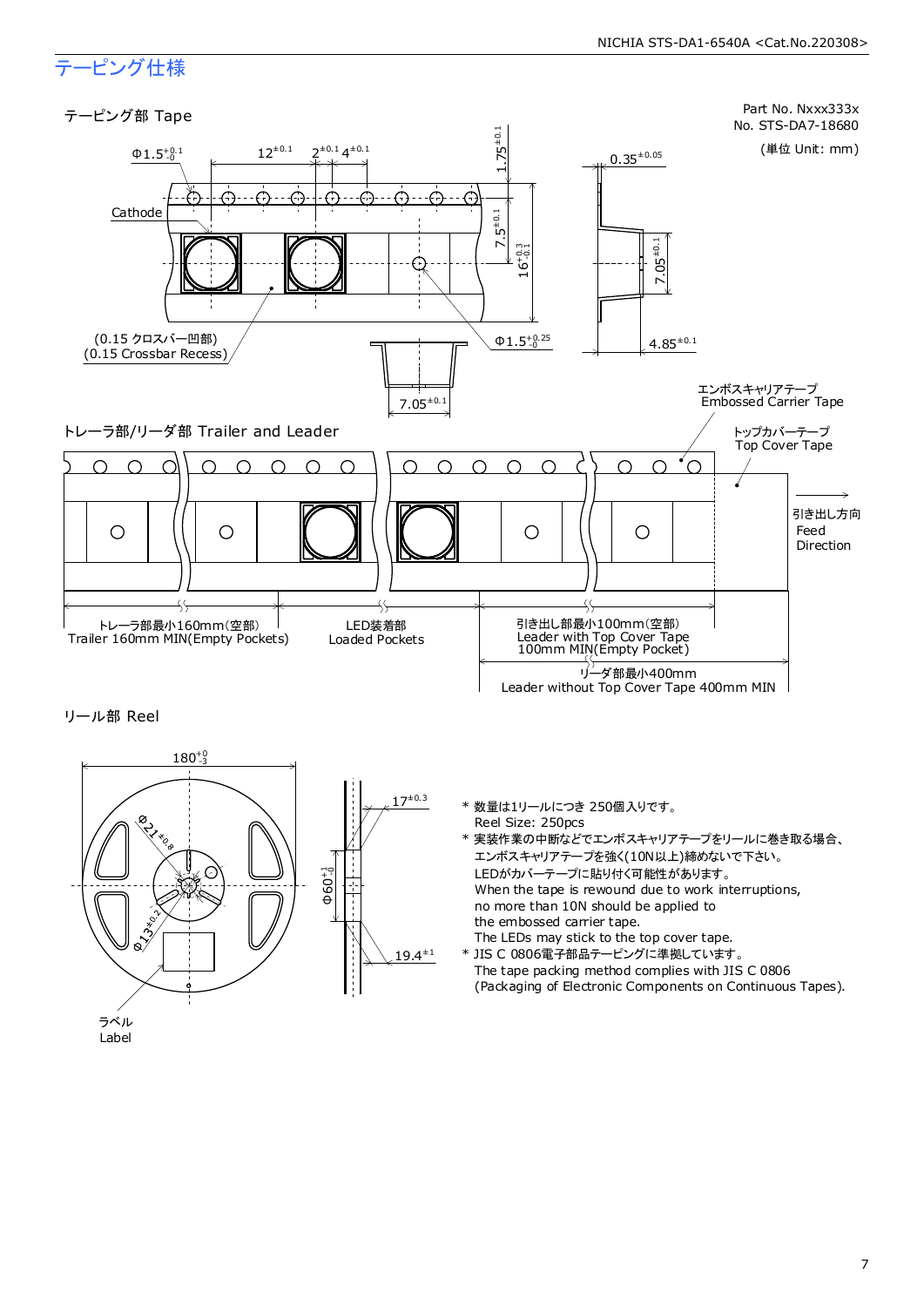#### NICHIA STS-DA1-6540A <Cat.No.220308>

### 梱包仕様



- Products shipped on tape and reel are packed in a moisture-proof bag. They are shipped in cardboard boxes to protect them from external forces during transportation. - ^^0 y aro onlyped in databourd boxes to protect them mont skemia.rent<br>本製品はテーピングしたのち、輸送の衝撃から保護するためダンボールで梱包します。 \*
- Do not drop or expose the box to external forces as it may damage the products. 取り扱いに際して、落下させたり、強い衝撃を与えたりしますと、製品を損傷させる原因になりますので注意して下さい。 \*
- Do not expose to water. The box is not water-resistant. \*
- ダンボールには防水加工がされておりませんので、梱包箱が水に濡れないよう注意して下さい。
- \* Using the original package material or equivalent in transit is recommended. 輸送、運搬に際して弊社よりの梱包状態あるいは同等の梱包を行って下さい。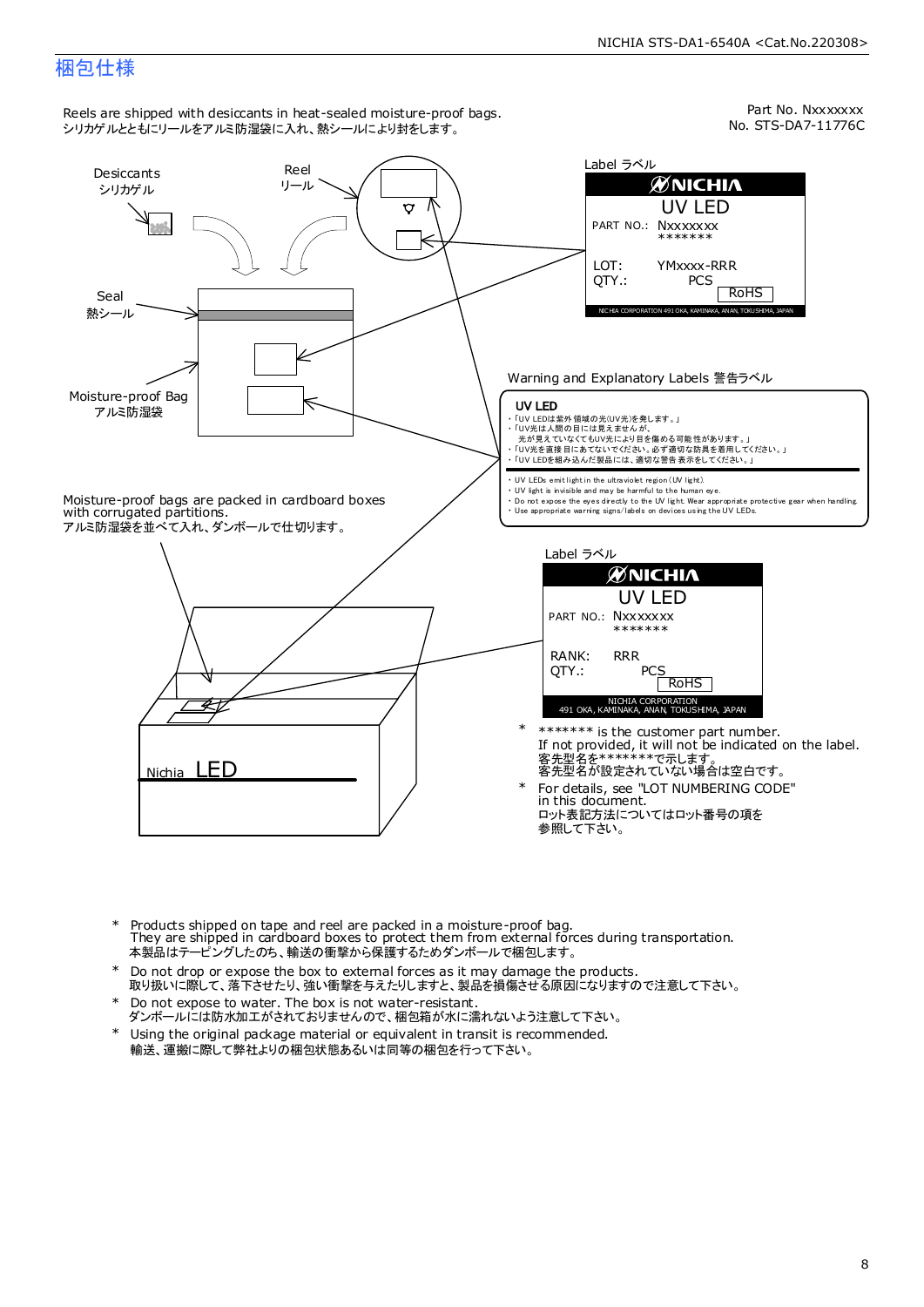### ロット番号

ロット番号は以下のように英数字で表記します。

- YMxxxx RRR
- Y 製造年

| 年    |   |
|------|---|
| 2021 | L |
| 2022 | М |
| 2023 | Ν |
| 2024 | O |
| 2025 | P |
| 2026 |   |

#### M - 製造月

| 月 | м | 月  | М |
|---|---|----|---|
|   |   |    |   |
|   |   | 8  | 8 |
| 3 | २ | 9  | q |
|   |   | 10 |   |
|   | 5 | 11 | P |
| 6 | 6 | 12 |   |

xxxx-当社管理番号

RRR-波長ランク、放射束ランク、順電圧ランク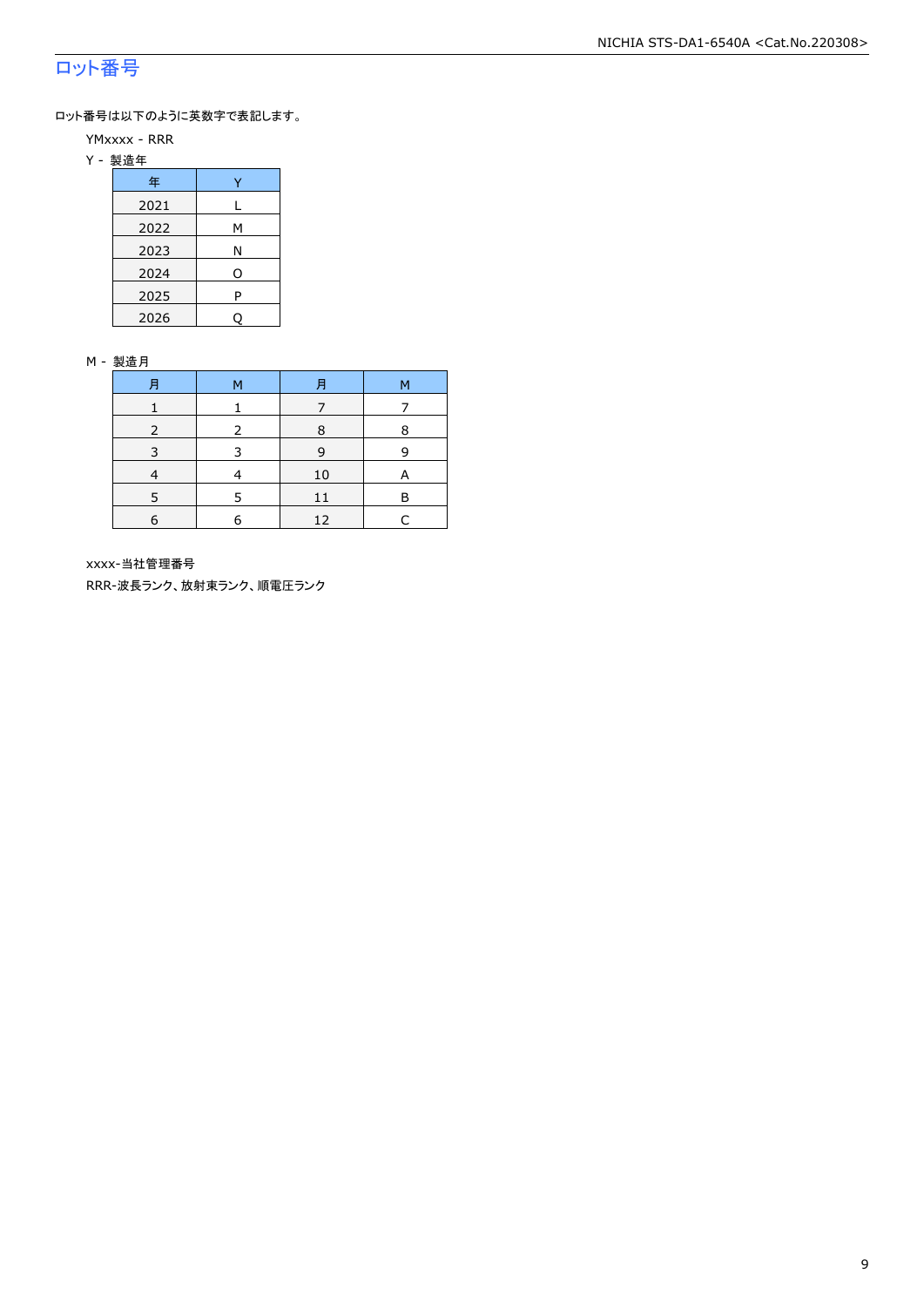### ディレーティング特性

**Ambient Temperature vs** 

Part No. NxSU333x No. STS-DA7-5906B







Ambient Temperature(°C) 周囲温度

Solder Temperature(Die Heat Sink)(°C) はんだ接合部温度(ダイヒートシンク部)

#### **Duty Ratio vs Allowable Forward Current** デューティー比-許容順電流特性 T<sub>A</sub>=25°C

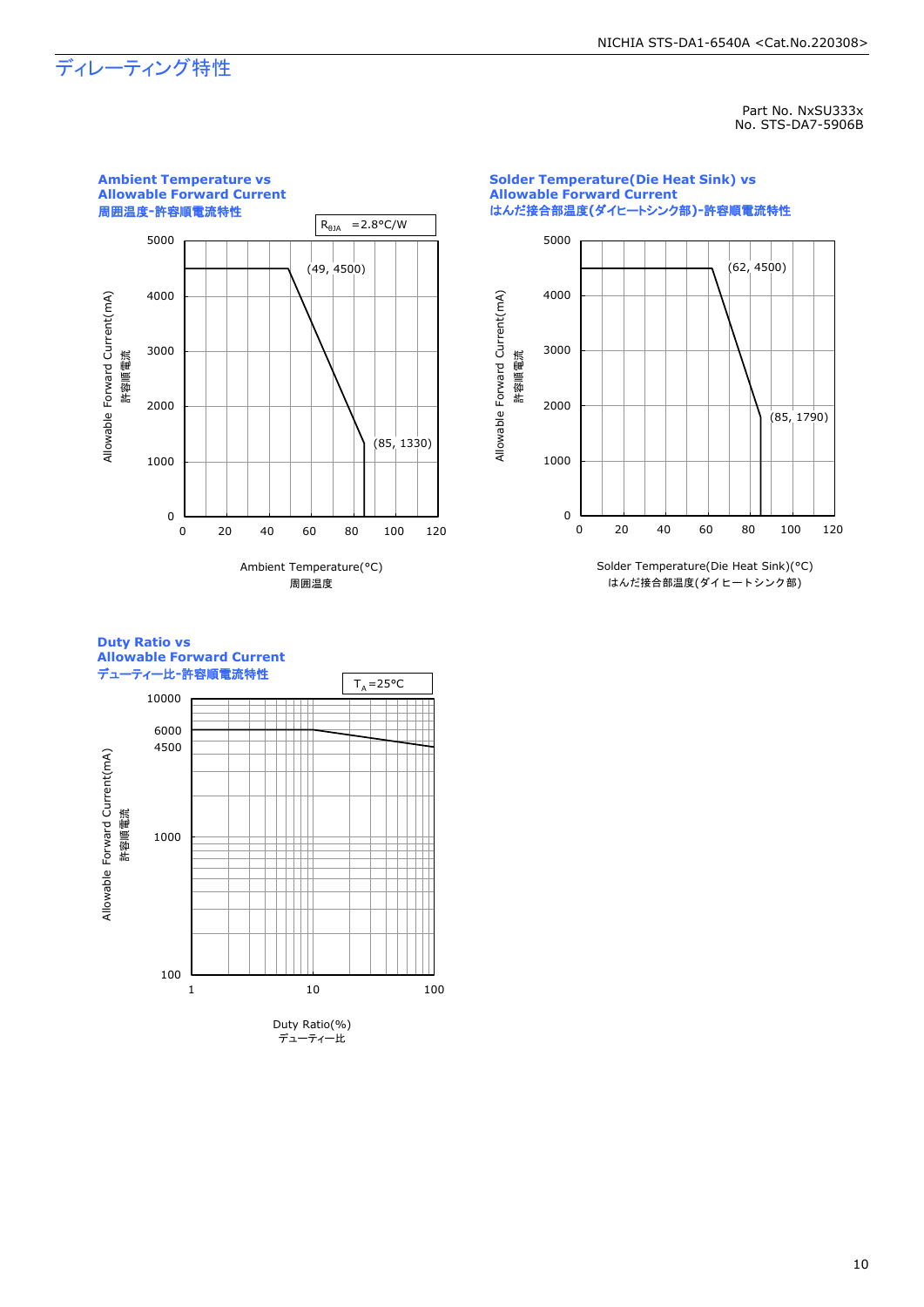#### NICHIA STS-DA1-6540A <Cat.No.220308>

### 光学特性

\* All characteristics shown are for reference only and are not guaranteed. 本特性は参考です。

Part No. NWSU333B-D4 No. STS-DA7-18445A





\* The graphs above show the characteristics for U365x LEDs of this product. 本特性はピーク波長ランクU365xに対応しています。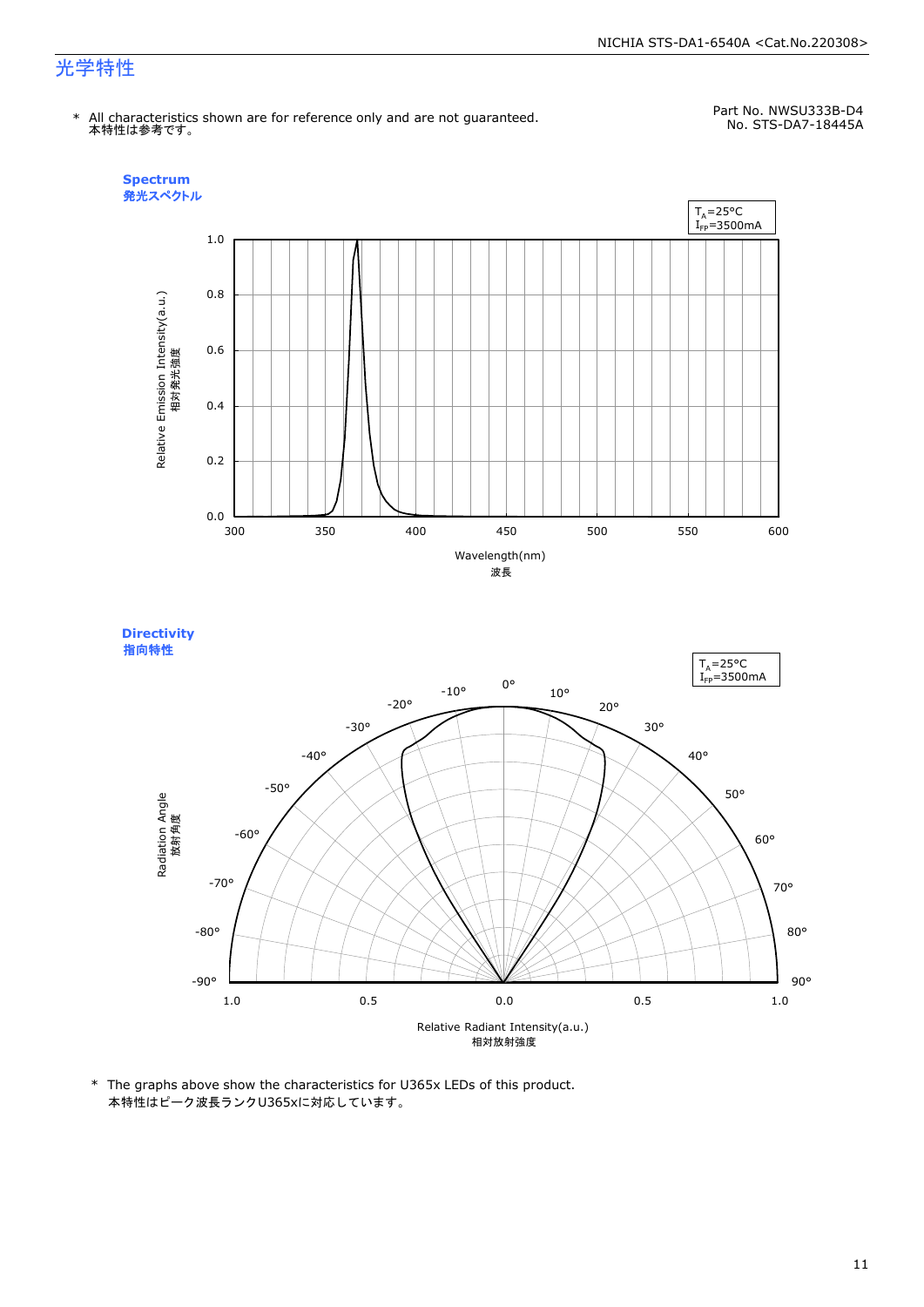### 電流温度特性

\* All characteristics shown are for reference only and are not guaranteed. 本特性は参考です。

Part No. NWSU333B-D4 No. STS-DA7-18446A



\* The graphs above show the characteristics for U365x LEDs of this product. 本特性はピーク波長ランクU365xに対応しています。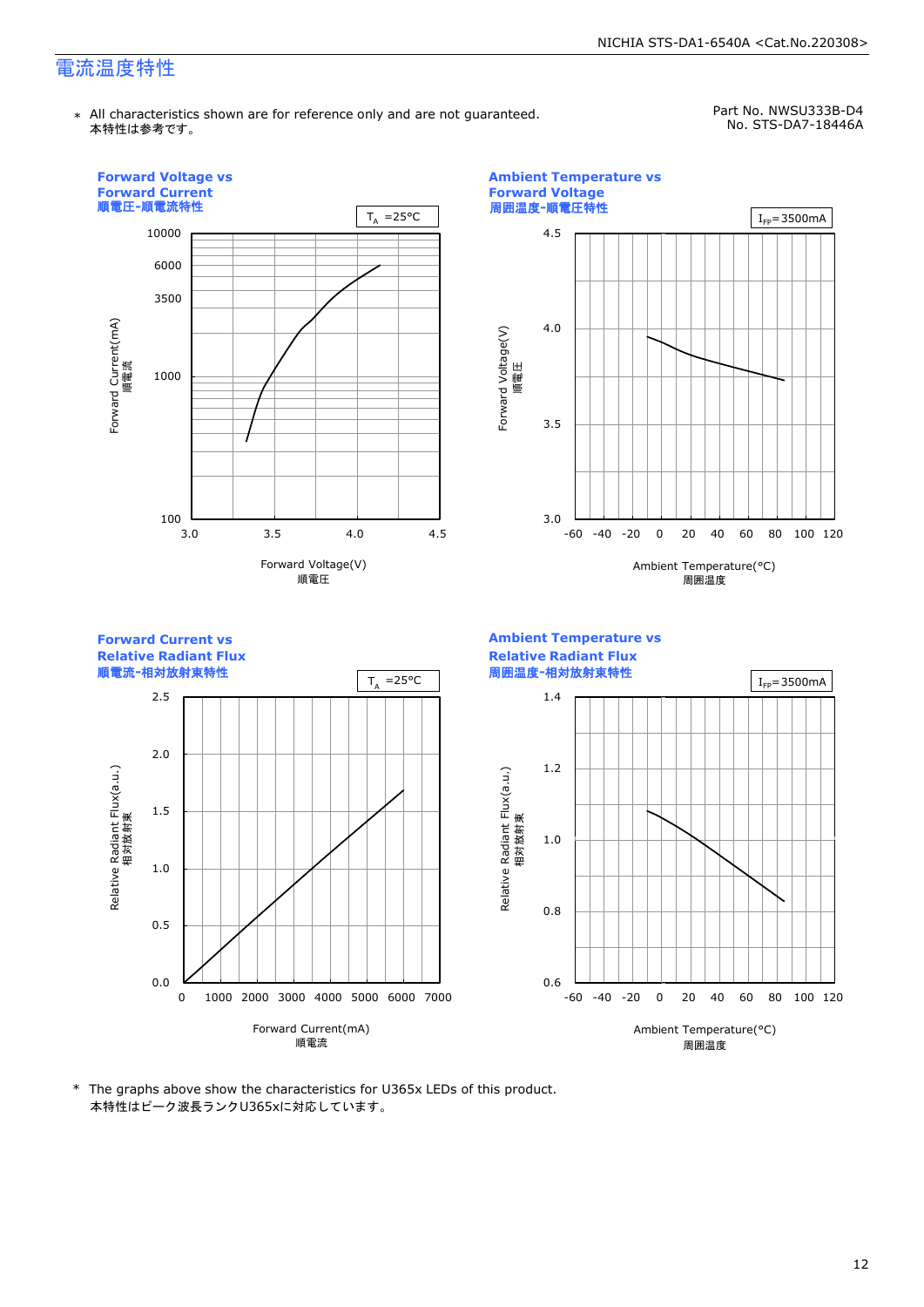### 電流温度特性

\* All characteristics shown are for reference only and are not guaranteed. 本特性は参考です。

Part No. NWSU333B-D4 No. STS-DA7-18447A



\* The graphs above show the characteristics for U365x LEDs of this product. 本特性はピーク波長ランクU365xに対応しています。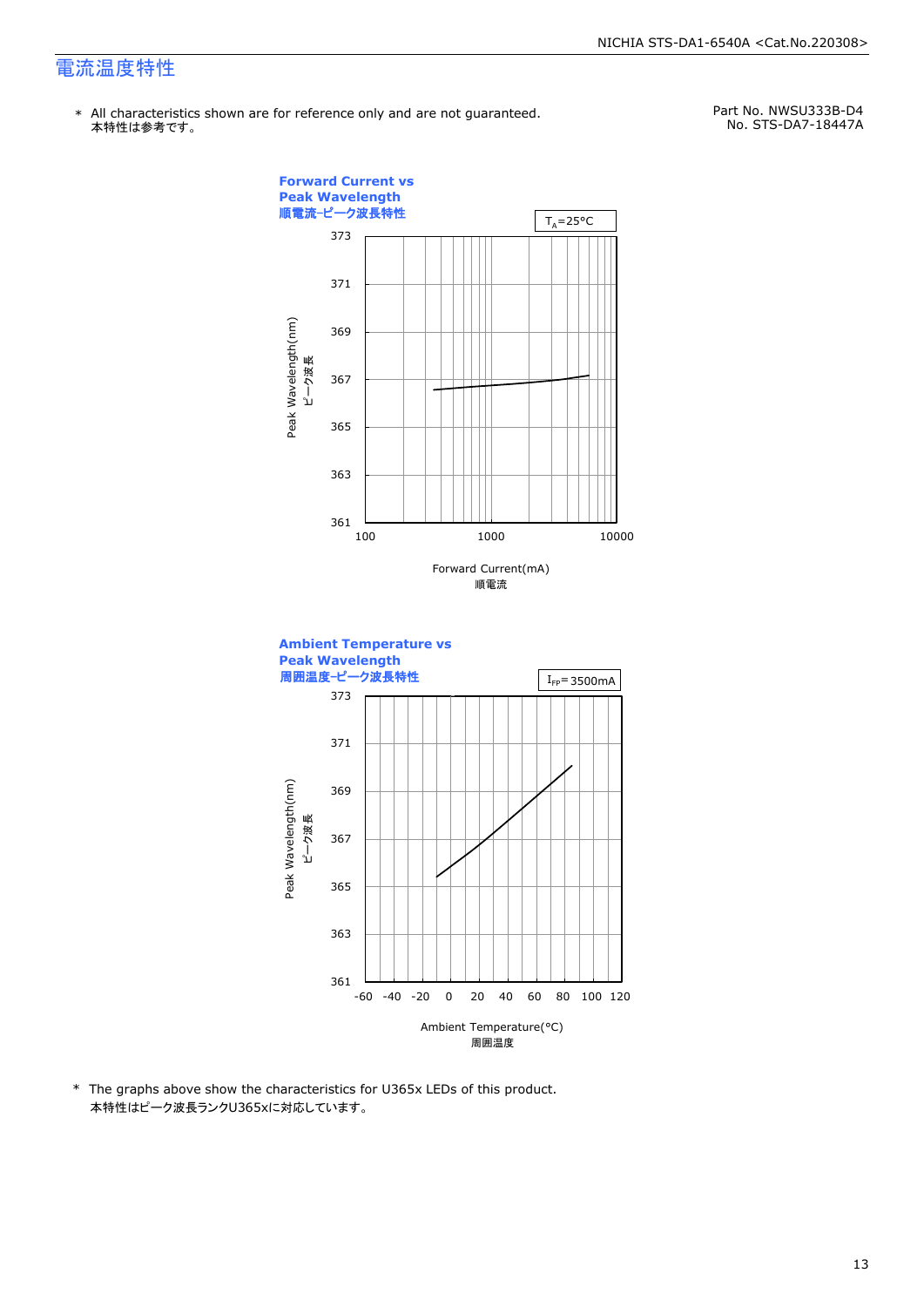### 信頼性

### (1) 試験項目と試験結果

| 試験項目      | 参照規格                            | 試験条件                                                                  | 試験時間     | 故障判定<br>基準 No. | 故障数/試験数 |
|-----------|---------------------------------|-----------------------------------------------------------------------|----------|----------------|---------|
| はんだ耐熱性    | <b>JEITA ED-4701</b>            | T <sub>sld</sub> =260°C, 10 秒, 2 回                                    |          |                |         |
| (リフローはんだ) | 300 301                         | (前処理 30℃, 70%, 168 時間)                                                |          | #1             | 0/10    |
| 熱衝撃(気相)   |                                 | -40°C(15 分)~100°C(15 分)                                               | 100 サイクル | #1             | 0/10    |
| 高温保存      | JEITA ED-4701<br>200 201        | $T_A = 100^{\circ}C$                                                  | 1000 時間  | #1             | 0/10    |
| 低温保存      | <b>JEITA ED-4701</b><br>200 202 | $T_A = -40^{\circ}C$                                                  | 1000 時間  | #1             | 0/10    |
| 連続動作      |                                 | $T_A = 25^{\circ}$ C, T <sub>S</sub> =50 °C, I <sub>F</sub> =4500 mA  | 1000 時間  | #1             | 0/10    |
| 高温高湿連続動作  |                                 | 60°C, RH=90%, I <sub>F</sub> =3500mA                                  | 500 時間   | #1             | 0/10    |
| 振動        | <b>JEITA ED-4701</b><br>400 403 | $200 \text{m/s}^2$ , $100 \sim 2000 \sim 100$ Hz, 4 分<br>3 方向, 4 サイクル | 48分      | #1             | 0/10    |
| 静雷破壊      | JEITA ED-4701<br>300 304        | HBM, 2kV, 1.5kΩ, 100pF, 順逆 3 回                                        |          | #1             | 0/10    |

注記:

1) 熱抵抗 RθJA≈2.8℃/W

2) 測定は LED が常温に戻ってから行います。

#### (2) 故障判定基準

| 基準 No. | 項目      | 条件             | 判定基準                          |
|--------|---------|----------------|-------------------------------|
|        | 順電圧(VF) | $I_F = 3500mA$ | >初期値<br>$\times$ 1<br>へ ⊥ . ⊥ |
| #1     | 放射束(Φε) | IF=3500mA      | :初期値<br>$\times 0.7$          |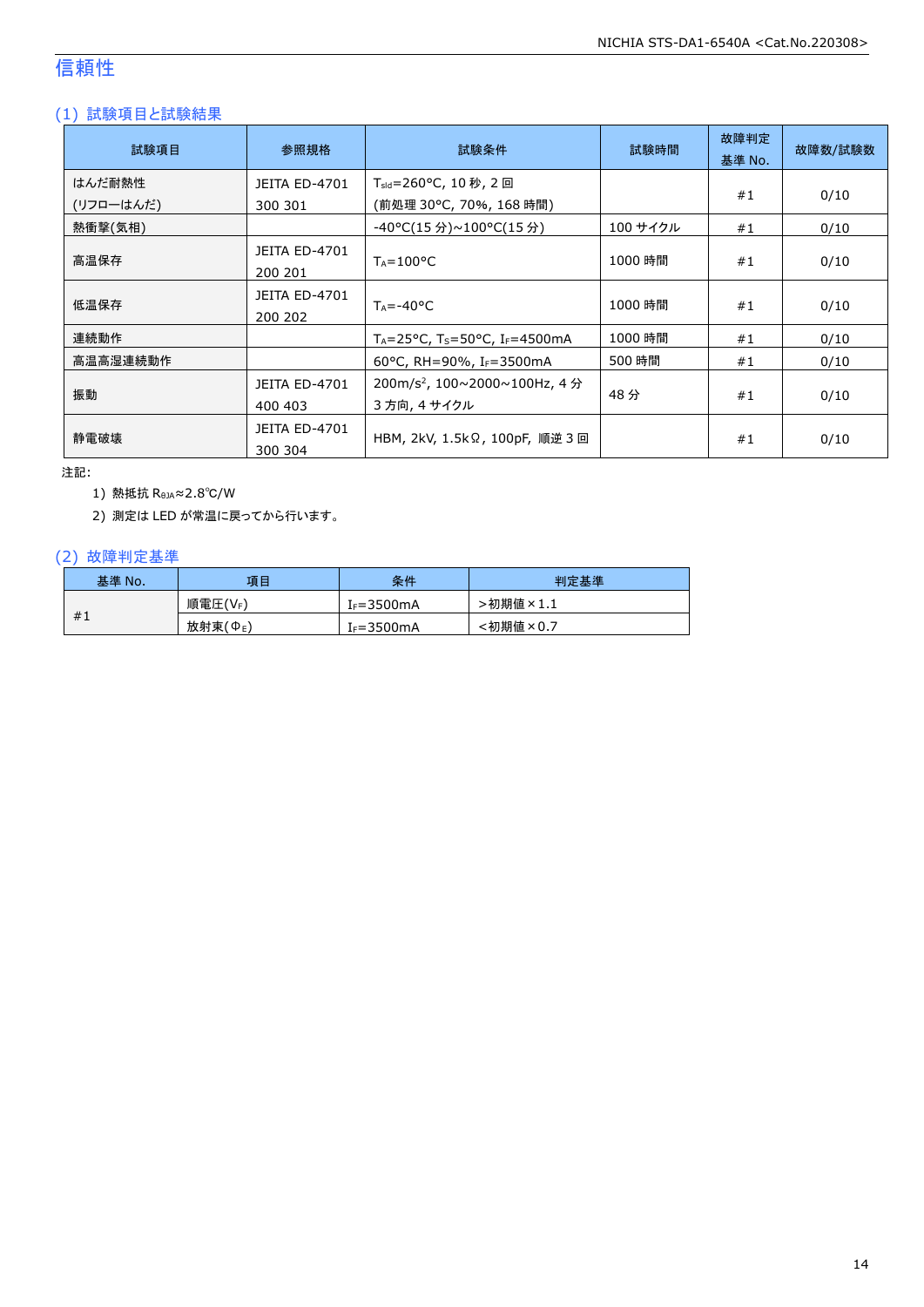### 注意事項

#### (1) 保管

|       | 条件        | 温度                   | 湿度       | 期間        |
|-------|-----------|----------------------|----------|-----------|
|       | アルミ防湿袋開封前 | 30°C 以下              | 90%RH 以下 | 納入日より1年以内 |
| 保管    | アルミ防湿袋開封後 | 30°C 以下              | 70%RH 以下 | 168 時間以内  |
| ベーキング |           | $65 \pm 5^{\circ}$ C | -        | 24 時間以上   |

● 本製品は、MSL3 に相当します。MSL については IPC/JEDEC STD-020 をご確認下さい。

- 本製品は、パッケージに吸収された水分がはんだ付け時の熱で気化膨張することにより、界面の剥離が発生し光学的劣化を起こす可能性があります。そ のためお客様にて実装するまでの、吸湿量を最小限に抑えるため防湿梱包を実施しております。アルミ防湿袋に入っているシリカゲルは吸湿が進むと青 色から赤色へ変色します。
- アルミ防湿袋を開封後は上記の条件を越えないようにはんだ付けを完了下さい。万一未使用の LED が残った場合は、シリカゲル入り密閉容器等で保管 下さい。なお当社防湿袋に戻し、再封印することを推奨します。
- 保管期間を過ぎた場合は、ベーキング処理を施して下さい。また、保管期間内に同封してあるシリカゲルの青色が無くなった場合も、同様にベーキングを お願いします。ベーキングは 1 回までとします。
- 電極部分は、金メッキが施されております。腐食性ガス等を含む雰囲気にさらされますと、メッキ表面が変質し、はんだ付け性に問題が生じる事がありま す。保管時は密閉容器等で保管して下さい。なお当社防湿袋に戻し、再封印することを推奨します。
- 実機に使用する部材(パッキン、接着剤など)については、メッキ表面への影響を考慮して、硫黄成分を含有しているものの使用を避けて下さい。メッキの 表面異常は、導通・接続不良に繋がる可能性があります。また、パッキンを使用する場合は、シリコーンゴム材質のものを推奨します。その際、低分子量 のシロキサンによる機器の接点不良に注意して下さい。
- 急激な温度変化のある場所では、結露が起こりますので温度変化の少ない場所に保管して下さい。
- 埃の多い環境での保管は避けて下さい。
- 直射日光や室温を超えるような環境に長期間さらさないで下さい。

#### (2) 使用方法

● LED 毎に絶対最大定格を超えないように回路設計を行って下さい。LED 毎に定電流駆動することを推奨致します。また定電圧駆動する場合は、(A)の回 路は LED の順電圧の影響により LED に流れる電流がばらつく可能性がありますので、(B)の回路を推奨します。



- 本製品は、順方向電流駆動でご使用下さい。また、非点灯時には順逆とも電圧がかからないように配慮下さい。特に逆電圧が連続的に加わる状態は、マ イグレーションを発生させる可能性があり、素子にダメージを与える場合がありますので避けて下さい。長時間使用しない場合は、安全のために必ず主電 源スイッチを切って下さい。
- 本製品は LED の諸特性が安定する定格電流の 10%以上でご使用されることを推奨します。
- 雷サージなどの過電圧が LED に加わらないようにして下さい。
- 屋外で使用される場合は、十分な防水対策、湿度対策、塩害対策を施してご使用下さい。
- 本 LED からは可視光もでておりますので、センサー用途等での使用の際はご注意下さい。
- 紫外光を含む本製品に曝露されることで、健康に影響を及ぼす懸念があります。紫外線の有害性につきましては使用する波長、放射照度、照射時間によ り異なります。使用用途によっては、使用者へ十分な注意喚起が必要な場合があります。詳細につきましては、アプリケーションノート(紫外線の取り扱い について)を参照ください。
- 実機に使用する部材によっては、紫外光により劣化が促進される可能性があります。実機に使用する部材につきましては、事前に十分検証の後、選定く ださい。また、紫外光が照射される対照物についても、劣化が促進される恐れがありますので十分ご注意ください。使用用途によっては、使用者へ十分な 注意喚起が必要な場合があります。
- 紫外光を励起源として蛍光反応が発生し、センサーなどに影響を及ぼすことがあり、誤作動を引き起こす可能性があります。使用用途によっては、使用者 へ十分な注意喚起が必要な場合があります。
- 紫外発光 LED と他の LED を組み合わせてご使用になる場合、紫外光が励起源となり、その他の LED が発光する場合があります。他の LED に紫外光 が当たらないように設計することを推奨します。
- 本製品は、高湿条件下にて継続使用されますと、ダイスの劣化が促進され、放射束低下を招く恐れがあります。高湿条件下にて継続使用される場合は事 前検証を十分行って下さい。
- 本製品は結露する環境で使用しないでください。結露環境下で使用した場合、リークが発生し放射束低下に至ることがあります。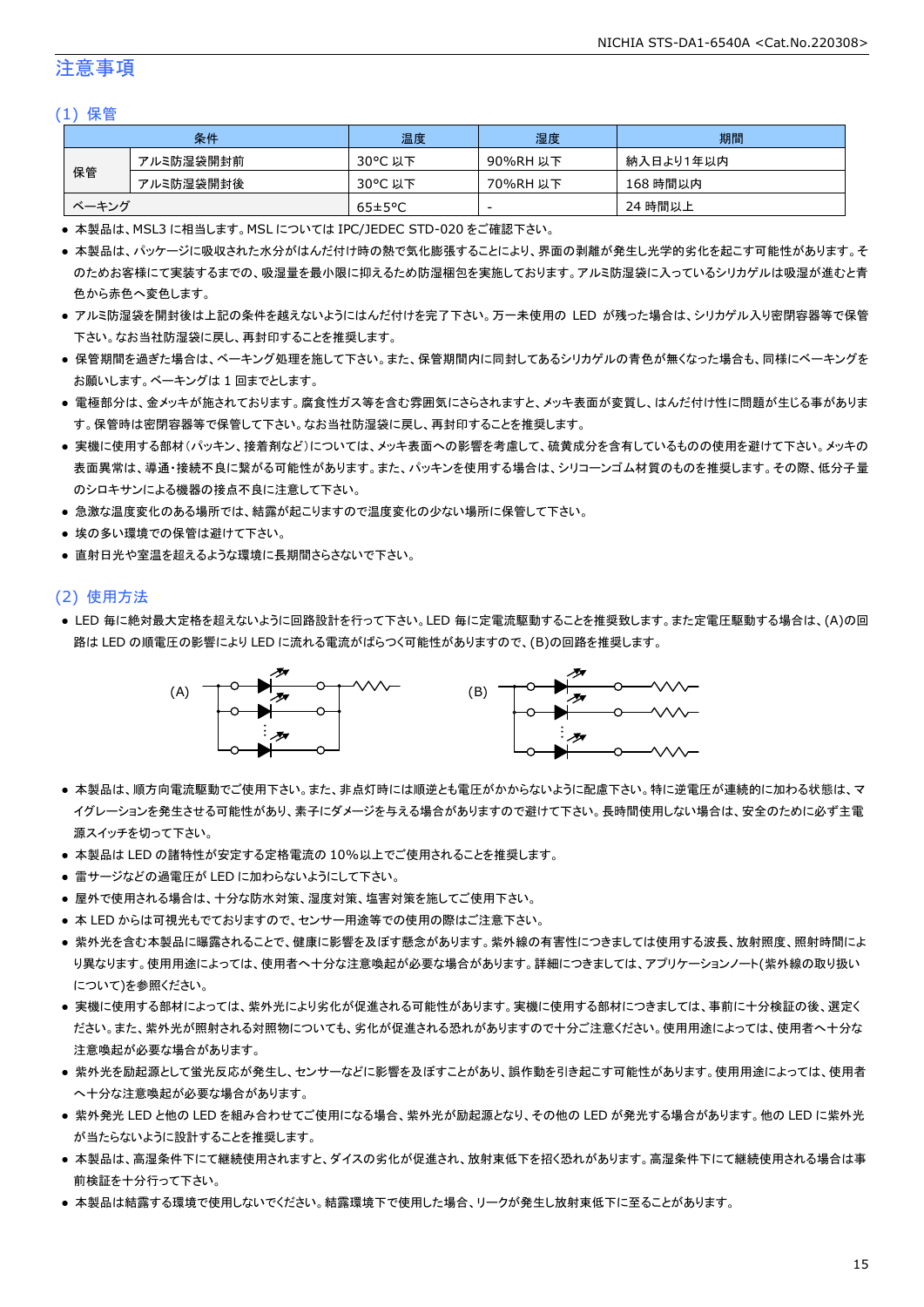(3) 取り扱い上の注意

- 素手で本製品を取り扱わないで下さい。表面が汚れ、光学特性に影響を及ぼすことがあります。また場合によっては、製品の変形や断線が起こり、不灯 の原因になることがあります。
- ピンセットで本製品を取り扱う場合は、製品へ過度な圧力を掛けないようにして下さい。レンズの傷、欠け、剥がれ、製品の変形や断線が起こり、不灯の原 因となります。
- 本製品を落下させてしまった場合には、製品の変形などが発生することがありますのでご注意下さい。
- 本製品の実装後に基板は積み重ねしないで下さい。実装した基板を重ねると、基板がレンズに衝撃を与えレンズの傷、欠け、剥がれ、変形・断線、LED剥 がれが発生し、不灯の原因になります。

#### (4) 設計上の注意

- 銅ベースの実装基板を推奨致します。但し、リフローはんだ実装の際に、ストレスによりレンズ割れ及びはんだクラックが発生する恐れがありますので、事 前検証を十分行って下さい。
- LED を基板にはんだ付けした後の基板分割工程などで基板が曲がると、パッケージ割れが発生することがありますので基板のたわみやねじりに対して極 力ストレスの加わらないような LED 配置にして下さい。
- 基板分割部では LED の取り付け位置によって機械的ストレスが変化しますので、最もストレスが加わらないような位置に配置して下さい。
- 基板分割時は、手割りを避け、専用治具にて行って下さい。
- アルミ基板を使用する際には事前検証を十分行って下さい。使用時の熱ストレスによりはんだクラックが発生する恐れがあります。
- LED 周辺で使用する部材(筐体、パッキン、接着剤、2次レンズ、レンズカバー、グリスなど)から放出された揮発性有機化合物は、LED の発光面に付着す る可能性があります。特に密閉に近い状態では、これらの揮発性有機化合物が熱や光子エネルギーにさらされると変色が起こり LED の光出力が大幅に 低下する可能性があります。また、空気の循環をよくすることで、光出力の低下が抑制されることがあります。予め実機点灯試験による光学評価で異常な きことの確認をお願いします。

#### (5) 静電気に対する取り扱い

- 本製品は静電気やサージ電圧に敏感で、素子の損傷や信頼性低下を起こすことがあります。取り扱いに際しては、以下の例を参考に静電気対策を十分 行って下さい。
	- リストストラップ、導電性衣類、導電靴、導電性床材等による電荷の除去

作業区域内の装置、治具等の接地による電荷の除去

- 導電性材料による作業台、保管棚等の設置
- 使用機器、治具、装置類や作業区域内は適切に接地をして下さい。また、実装される機器等についてもサージ対策の実施を推奨します。
- 治具、装置類にガラスやプラスチックなどの絶縁体を使用される場合は以下の例を参考に対策を十分行って下さい。

導電性材料による導電化

加湿による帯電防止

除電器(イオナイザ)による電荷の中和

- 本製品を機器に実装後、特性検査をする際には、静電気による損傷の有無も併せて確認して頂くようお願いします。電流を下げて(1mA 以下推奨)順電 圧検査を実施することで、損傷の有無は検出できます。
- 損傷した LED には、順方向の立ち上がり電圧が低下等の異常が現れます。 不合格判定基準:(VF<2.0V at IF=0.5mA)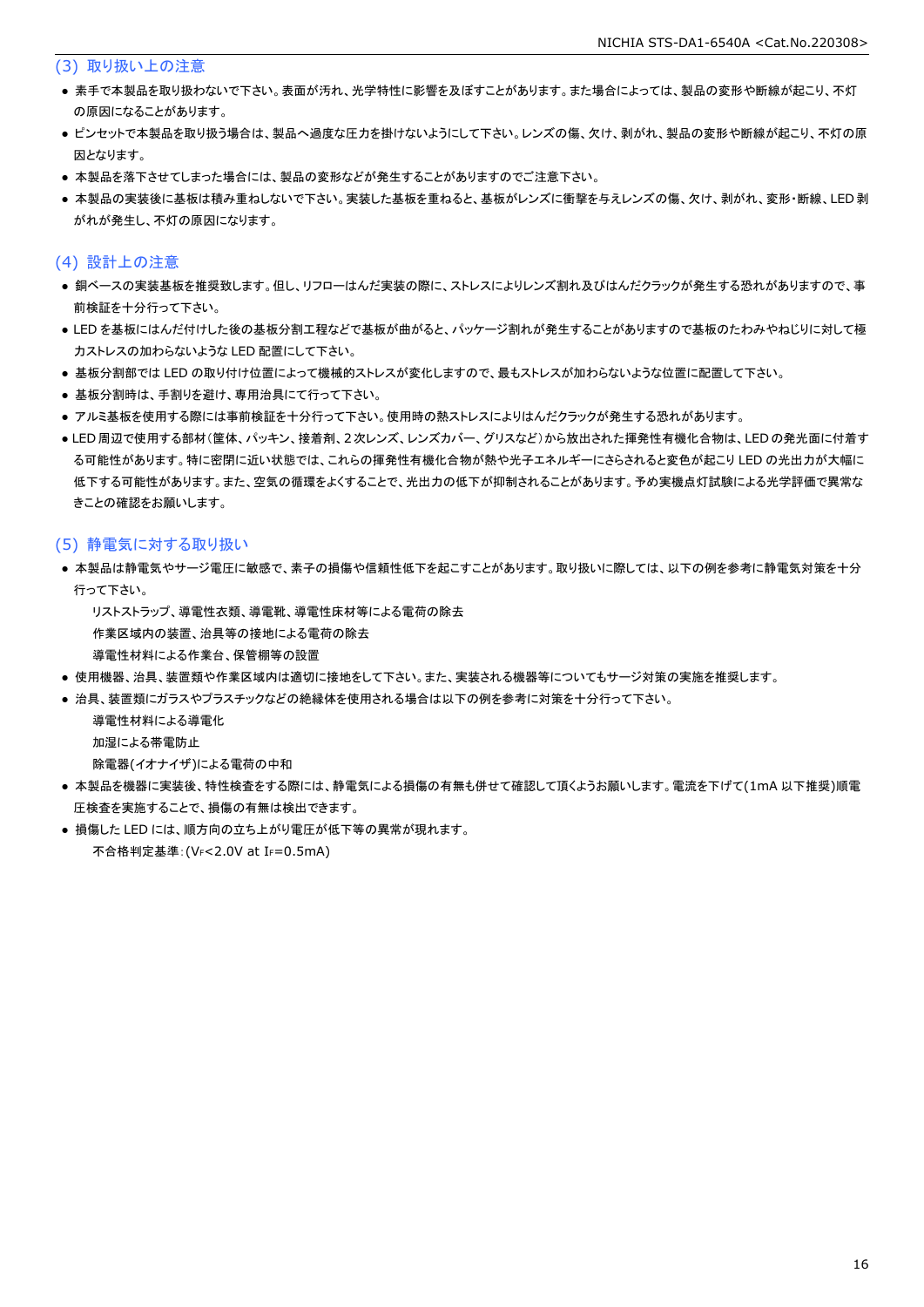#### (6) 熱の発生

- 本製品をご使用の際は、熱の発生を考慮して下さい。通電時の素子の温度上昇は、実装する基板の熱抵抗や本製品の集合状態により変化します。熱の 集中を避け、本製品周囲の環境条件により最大ジャンクション温度(Tj)を超えることがないよう配慮下さい。
- 本製品周囲の温度条件(TA)により使用電流を決め放熱等の処理を施して下さい。
- 温度についての関係は、次の2つの式で表されます。
	- 1)  $T_J = T_A + R_{\theta JA} \cdot W$  2)  $T_J = T_S + R_{\theta JS} \cdot W$  \*TJ=ジャンクション温度: °C、TA=周囲温度: °C Ts=はんだ接合部温度(ダイヒートシンク部): °C RθJA=ダイスから周囲空気までの熱抵抗: °C/W ReJs=ダイスから Ts 測定ポイントまでの熱抵抗: °C/W  $W = \frac{1}{2} \lambda \frac{1}{2} \sum_{r=1}^{n} (I_{F} \times V_{F})$ : W

T<sub>S</sub> Measurement Point



(7) 洗浄

- 洗浄は、基本的には行わないで下さい。洗浄剤の使用に当たっては、LED に不具合が発生する原因となる場合がありますので、問題のないことを十分確 認の上での使用をお願い致します。フロン系溶剤については、世界的に使用が規制されています。
- 超音波洗浄は、基本的には行わないで下さい。やむをえず行う場合は、発振出力や基板の取り付け方により LED への影響が異なりますので、予め実使 用状態で異常のない事を確認の上実施下さい。

#### (8) 目の安全性

- 2006 年に国際電気委員会(IEC)からランプ及びランプシステムの光生物学的安全性に関する規格 IEC 62471 が発行され、LED もこの規格の適用範 囲に含められました。一方、2001 年に発行されたレーザー製品の安全に関する規格 IEC 60825-1 Edition1.2 において、LED が適用範囲に含まれて いましたが、2007 年に改訂された IEC 60825-1 Edition2.0 で LED が適用除外されました。但し、国や地域によっては、依然として IEC 60825-1 Edition1.2 と同等規格を採用し、LED が適用範囲に含められています。これらの国や地域向けには、ご注意下さい。IEC62471 によって分類される LED のリスクグループは、放射束や発光スペクトル、指向性などによって異なり、特に青色成分を含む高出力ではリスクグループ 2 に相当する場合もあり ます。LED の出力を上げたり、LED からの光を光学機器にて集光したりするなどした状態で、直視しますと眼を痛めることがありますので、ご注意下さい。
- 点滅光を見つづけると光刺激により不快感を覚えることがありますのでご注意下さい。又、機器に組み込んでご使用される場合は、光刺激などによる第三 者への影響をご配慮下さい。
- 本製品は紫外発光 LED です。点灯中の LED からは強い紫外線が出ており、紫外光は人間の目に直接入射すると非常に危険です。紫外光をのぞき込ん だり、光学系を通して見ないようにして下さい。光の反射を受ける可能性がある場合は安全眼鏡を使用し、光が直接目に入らないように保護して下さい。
- 本製品を組み込んだ機器には、適切な警告表示をしてください。